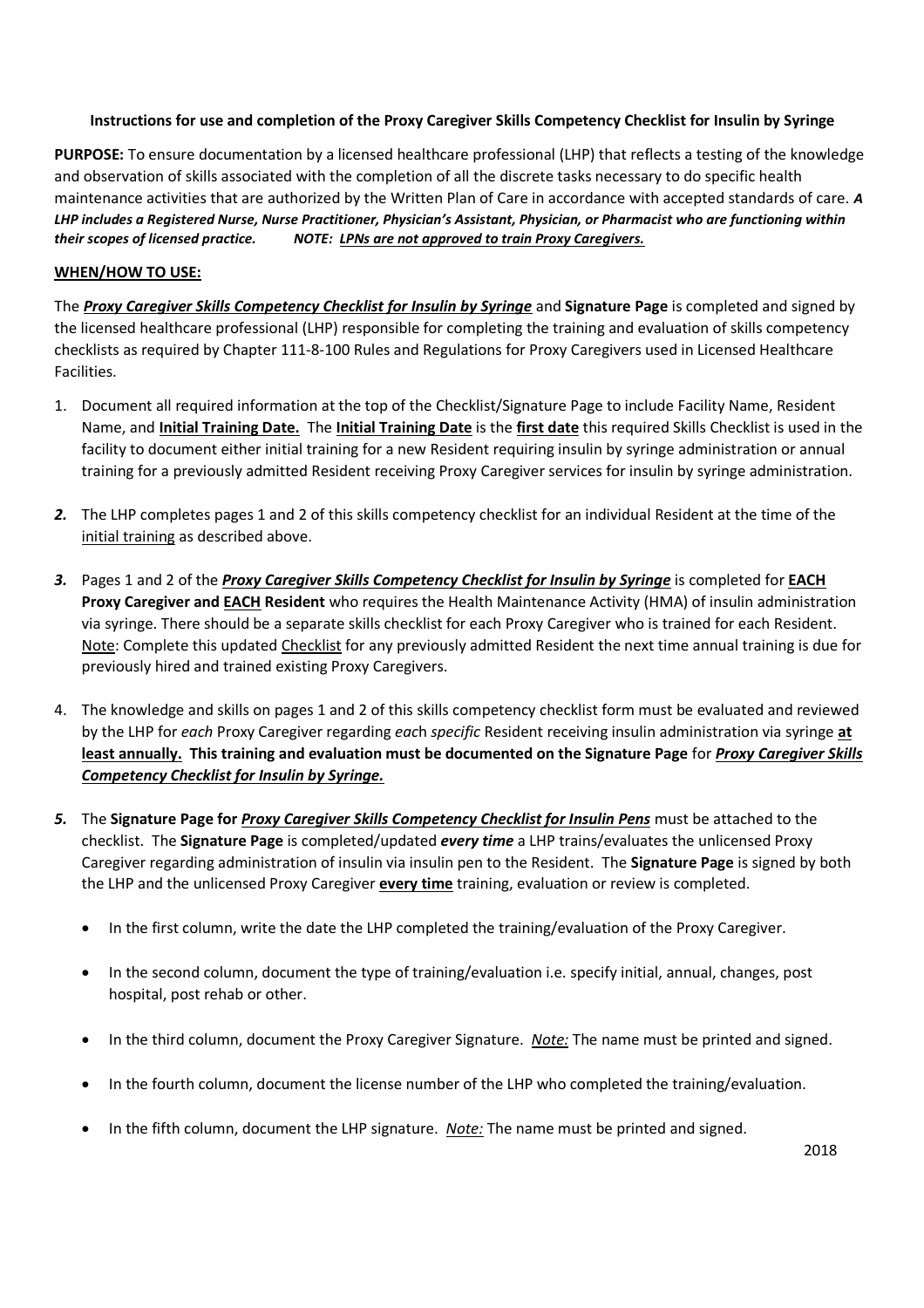## **Proxy Caregiver Skills Competency Checklist for Insulin by Syringe**

| <b>Facility Name:</b> | <b>Proxy Caregiver Name:</b>  |
|-----------------------|-------------------------------|
| <b>Resident Name:</b> | <b>Initial Training Date:</b> |

**The unlicensed Proxy Caregiver must (***without prompting or error***) demonstrate the following skills or tasks in accordance with the guidelines listed on this Skills Competency Checklist with 100% accuracy to a licensed healthcare professional (LHP) including a Registered Nurse, Nurse Practitioner, Physician's Assistant, Physician or Pharmacist.** *Competency validation by the Georgia licensed healthcare professional is to be in accordance with their occupational licensing laws.* **NOTE:** *LPNs are not allowed to train Proxy Caregivers*

| <b>SKILLS/TASKS</b>                                                                                                                                                                             | <b>Licensed</b><br><b>Healthcare</b><br>Professional |
|-------------------------------------------------------------------------------------------------------------------------------------------------------------------------------------------------|------------------------------------------------------|
|                                                                                                                                                                                                 | Initials:                                            |
| Utilizes excellent handwashing technique and demonstrates understanding of infection control<br>1.<br>measures during entire process of administering insulin                                   |                                                      |
| 2. Checks/verifies the signed order for insulin administration and finger stick Blood Sugar (BS) checks<br>prior to insulin administration                                                      |                                                      |
| a. Checks finger stick Blood Sugar per signed order, records on facility document prior to insulin                                                                                              |                                                      |
| administration and notifies designated LHP per facility policy if out of range <i>prior</i> to administering<br>insulin                                                                         |                                                      |
| b. During Finger Stick Glucose Monitoring, verbalizes/demonstrates specialized infection control                                                                                                |                                                      |
| measures associated with equipment used for finger sticks, glucose meters, and sharps container;                                                                                                |                                                      |
| verbalizes that fingerstick equipment cannot be shared among Residents                                                                                                                          |                                                      |
| 3. Uses the Six Rights and 3 Check Method along with Medication Administration Record (MAR) and:                                                                                                |                                                      |
| a. Identifies the right resident                                                                                                                                                                |                                                      |
| b. Identifies the right time                                                                                                                                                                    |                                                      |
| c. Identifies the right medication by verifying that the name of the insulin on the container matches the                                                                                       |                                                      |
| signed order and the MAR                                                                                                                                                                        |                                                      |
| d. Verifies the right dose on the medication label matches the signed order and the MAR                                                                                                         |                                                      |
| e. Verifies the right route of the medication as identified on the signed order and the MAR                                                                                                     |                                                      |
|                                                                                                                                                                                                 |                                                      |
| 4. Checks the expiration date on the vial of insulin                                                                                                                                            |                                                      |
| 5. Verbalizes and demonstrates that multiple-dose vials of insulin should be dedicated to a single<br>person and not shared                                                                     |                                                      |
| 6. Verbalizes and demonstrates that medication vials should always be entered with a new needle and<br>new syringe; and never re-use needles/syringes to re-enter a medication vial or solution |                                                      |
| 7. Verbalizes that unopened insulin should be refrigerated and after opened kept at room temperature<br>(below 86 degrees Fahrenheit)                                                           |                                                      |
| 8. Verbalizes that different types of insulin are either long or short acting and have different peak and                                                                                       |                                                      |
| duration of action;                                                                                                                                                                             |                                                      |
| NOTE: Proxy Caregivers are NOT ALLOWED to measure and mix 2 different insulins in the<br>same syringe                                                                                           |                                                      |
| 9. Verbalizes the specific type of insulin ordered for this Resident including the action onset, peak time,                                                                                     |                                                      |
| and duration of action                                                                                                                                                                          |                                                      |
| 10. Verbalizes special considerations for the specific type of insulin ordered for this Resident i.e.                                                                                           |                                                      |
| administer with meals, requires a bedtime snack, only administer for Blood Sugar above a specific                                                                                               |                                                      |
| parameter, etc.                                                                                                                                                                                 |                                                      |
|                                                                                                                                                                                                 |                                                      |
| 11. Gathers necessary supplies for insulin administration: insulin vial, insulin syringe, alcohol wipe,<br>gloves, sharps disposal container                                                    |                                                      |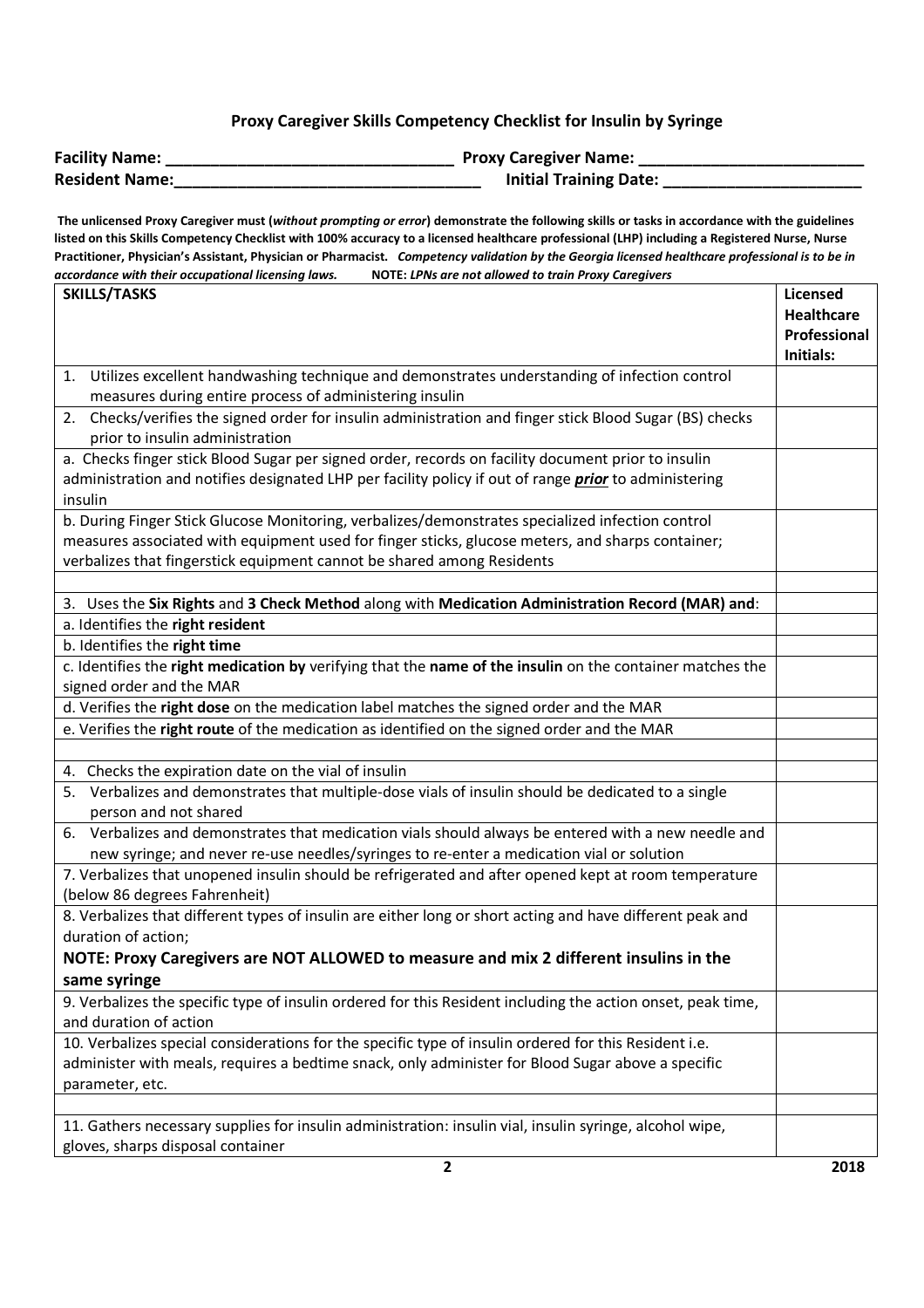# **Proxy Caregiver Skills Competency Checklist for Insulin by Syringe**

| <b>Facility Name:</b> | <b>Proxy Caregiver Name:</b>  |
|-----------------------|-------------------------------|
| <b>Resident Name:</b> | <b>Initial Training Date:</b> |

| SKILLS/TASKS                                                                                                 | Licensed          |
|--------------------------------------------------------------------------------------------------------------|-------------------|
|                                                                                                              | <b>Healthcare</b> |
|                                                                                                              | Professional      |
|                                                                                                              | Initials:         |
| 12. Identifies appropriate injection sites to administer insulin and verbalizes the reasons to rotate sites  |                   |
| 13. Chooses a site, cleanses the skin with alcohol, and allows to air dry                                    |                   |
| 14. If long acting insulin is used, gently rolls the insulin vial between palms to mix the insulin. DO NOT   |                   |
| shake the vial of insulin; observes for clumps and does not use the insulin if clumps are present            |                   |
| 15. Wipes the top of the insulin vial with alcohol and allows to air dry                                     |                   |
| 16. Pulls the plunger down on the syringe to pull air into the syringe to a mark equal to the amount of      |                   |
| insulin that will be drawn out of the vial                                                                   |                   |
| 17. Pushes the needle into the vial and pushes the air into the insulin vial                                 |                   |
| 18. Turns the insulin vial upside down and pulls the plunger down slowly to fill the syringe with the        |                   |
| correct number of units ordered                                                                              |                   |
| 19. Looks for air bubbles in the syringe while the needle is still inserted in the vial, taps the syringe to |                   |
| move the air bubbles to the top and slowly pushes the bubbles out of the syringe                             |                   |
| 20. Checks the syringe to make sure the number of units in the syringe is correct; if not, repeats steps     |                   |
| #18 and #19 until the correct amount of insulin is in the syringe                                            |                   |
| 21. Gently pinches skin of chosen injection site and inserts the needle into the skin at a 45 to 90          |                   |
| degree angle and pushes the plunger in to administer the insulin                                             |                   |
| 22. Removes the needle and syringe from the skin and disposes into a sharps container immediately            |                   |
| and DOES NOT re-cap the needle                                                                               |                   |
| 23. Removes gloves and washes hands                                                                          |                   |
|                                                                                                              |                   |
| 24. Reviews Six Rights and Documents the insulin administration and BS on the MAR                            |                   |
| 25. Verbalizes signs and symptoms of hyperglycemia (including but not limited to increased thirst,           |                   |
| frequent urination, confusion, elevated blood sugar) AND what to do (including immediate actions to          |                   |
| take) and who to notify.                                                                                     |                   |
| 26. Verbalizes signs and symptoms of hypoglycemia (including but not limited to shakiness, dizziness,        |                   |
| sweating, headache, mood changes, and confusion) AND what to do (including immediate actions to              |                   |
| take) and who to notify.                                                                                     |                   |
| 27. States reasons for when/how to contact a licensed health care professional for changes of                |                   |
| condition or questions regarding concerns about the Resident                                                 |                   |
| Special Considerations Specific to this Resident:                                                            |                   |
|                                                                                                              |                   |
|                                                                                                              |                   |
|                                                                                                              |                   |
|                                                                                                              |                   |
|                                                                                                              |                   |

**License Number of LHP Completing Training: \_\_\_\_\_\_\_\_\_\_\_\_\_\_\_\_\_\_\_\_\_\_\_\_\_ Date of Initial Training: \_\_\_\_\_\_\_\_\_\_\_\_\_**

**Signature of Licensed Healthcare Professional Completing Initial Training: \_\_\_\_\_\_\_\_\_\_\_\_\_\_\_\_\_\_\_\_\_\_\_\_\_\_\_\_\_\_\_\_\_\_\_\_**